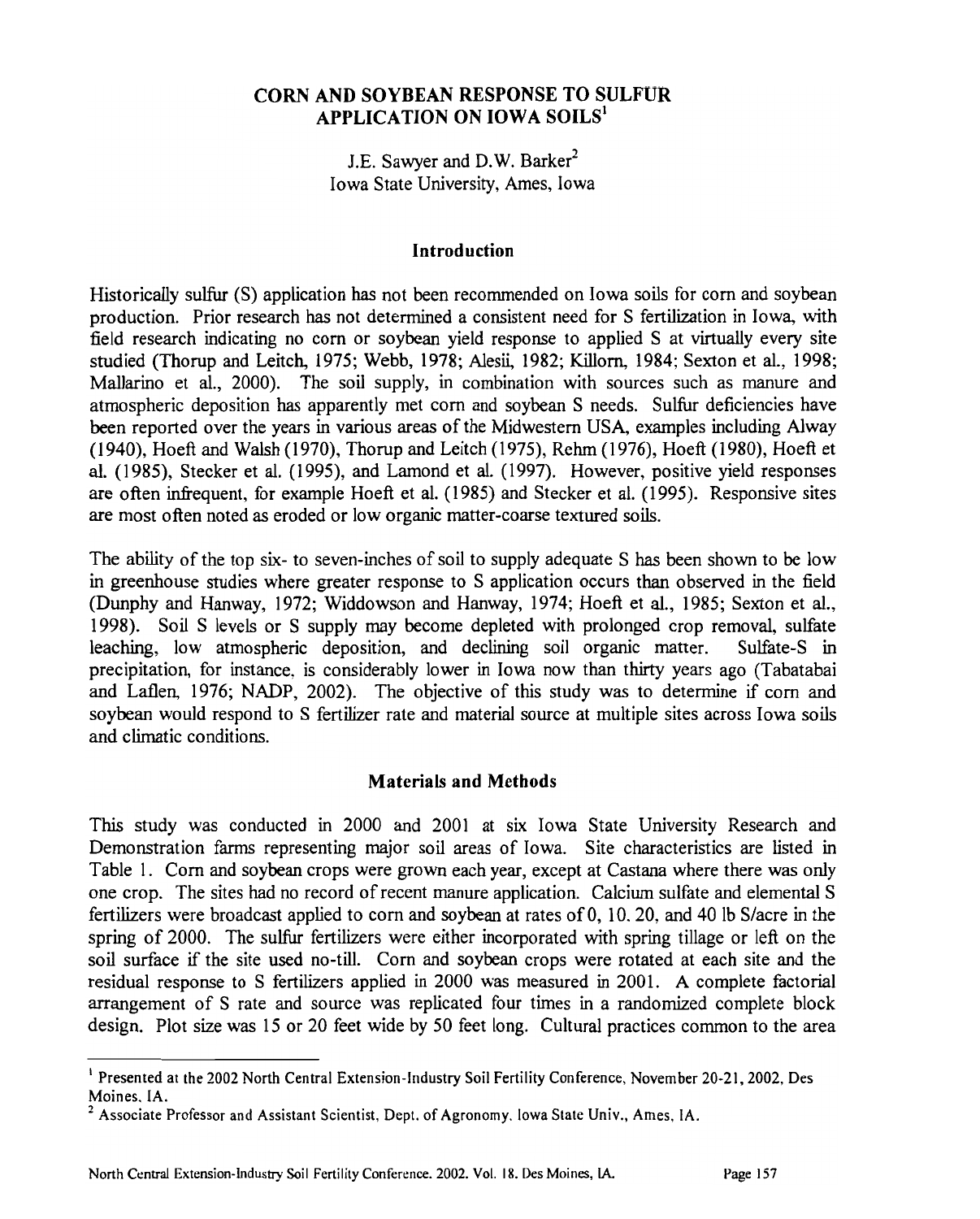were used for each crop. Nitrogen application for corn was a product and rate common for the **area,** tillage system, and rotation. Phosphorus and potassium was applied only if directed by soil test. *All* locations were in a corn-soybean rotation.

Soil samples were collected in the spring of 2000 prior to S application at 0-6, 6-12, 12-24, and 24-36 inch depths and analyzed for sulfate-S by the monocalcium phosphate sulfate-S soil test method (Combs et al.. 1998). Soil samples were collected at 0-6 and 6-12 inch depths in 2001 prior to planting from the zero S rate plots and from a composite of both S sources at the 40 lb S/acre rate and analyzed for sulfate-S. Corn ear leaf greenness, leaf opposite and below primary ear, was measured with a Minolta<sup>®</sup> SPAD 502 chlorophyll meter (Peterson et al., 1993) at the VT growth stage (Ritchie et al., 1986) at all sites except Castana. Corn ear leaves, leaf opposite and below the primary ear (VT growth stage), and soybean leaves, uppermost fully developed trifoliate leaves with petioles removed at onset of the R3 growth stage (Ritchie et al., 1988), were collected for S analysis at all sites except Castana.

Grain was harvested from the middle three to six rows the length of the plots. Reported grain yields were corrected to standard moisture  $-15.5%$  for corn and 13% for soybean. Grain samples (all sites but Castana) were analyzed by near infrared spectroscopy (NIR) for protein concentration (corrected to standard moisture) by the Iowa State University Grain Quality Lab using the procedure of Rippke et al. (1995).

#### **Results and Discussion**

Sulfur application in 2000 had no statistically significant effect on corn or soybean grain yield at any site in 2000 (Table 2). Residual-year S (fiom the S fertilizers applied in 2000) had no statistically significant effect on corn or soybean grain yield at any site in 2001 (Table 3). High winds and plant lodging may have contributed to corn yield variability measured in 2001 at Kanawha. This study was not a statewide survey of potential response across Iowa, so it is possible that specific soils or soil situations may respond positively to S application. However, these results are consistent with those of recent research conducted in Southwestern, Western and Northwestern Iowa at Iowa State University Research and Demonstration Farms and in producers fields with field-length comparison strips (Sexton et al., 1998; DeJong, 1998; Mallarino et al., 2000; C.R. Olsen and C. McGrath personal communication, 2000); and with the results of statewide studies conducted previously in Iowa (Webb, 1978; Killorn, 1984).

Chlorophyll meter readings of the corn ear leaf did not change with S rate at any site in either year (individual site data not shown), Mean chlorophyll meter readings of the corn ear leaf (mean across all sites) did not change with S rate or source in either year (Table 4). At Ames in 2001, corn plants showed early-season yellowing and leaf striping on the zero S rate plots. However, visual symptoms disappeared as the season progressed and no chlorophyll meter reading or yield difference was measured.

Averaged across all sites, corn and soybean leaf S concentrations were significantly increased by addition of S in 2000, but only for corn in 2001 (Table 4). The increase in S concentration was not large, approximately 0.2% increase for corn and soybean. For corn, the mean leaf S concentrations across all sites were lower than the 0.21% level considered sufficient by Neubert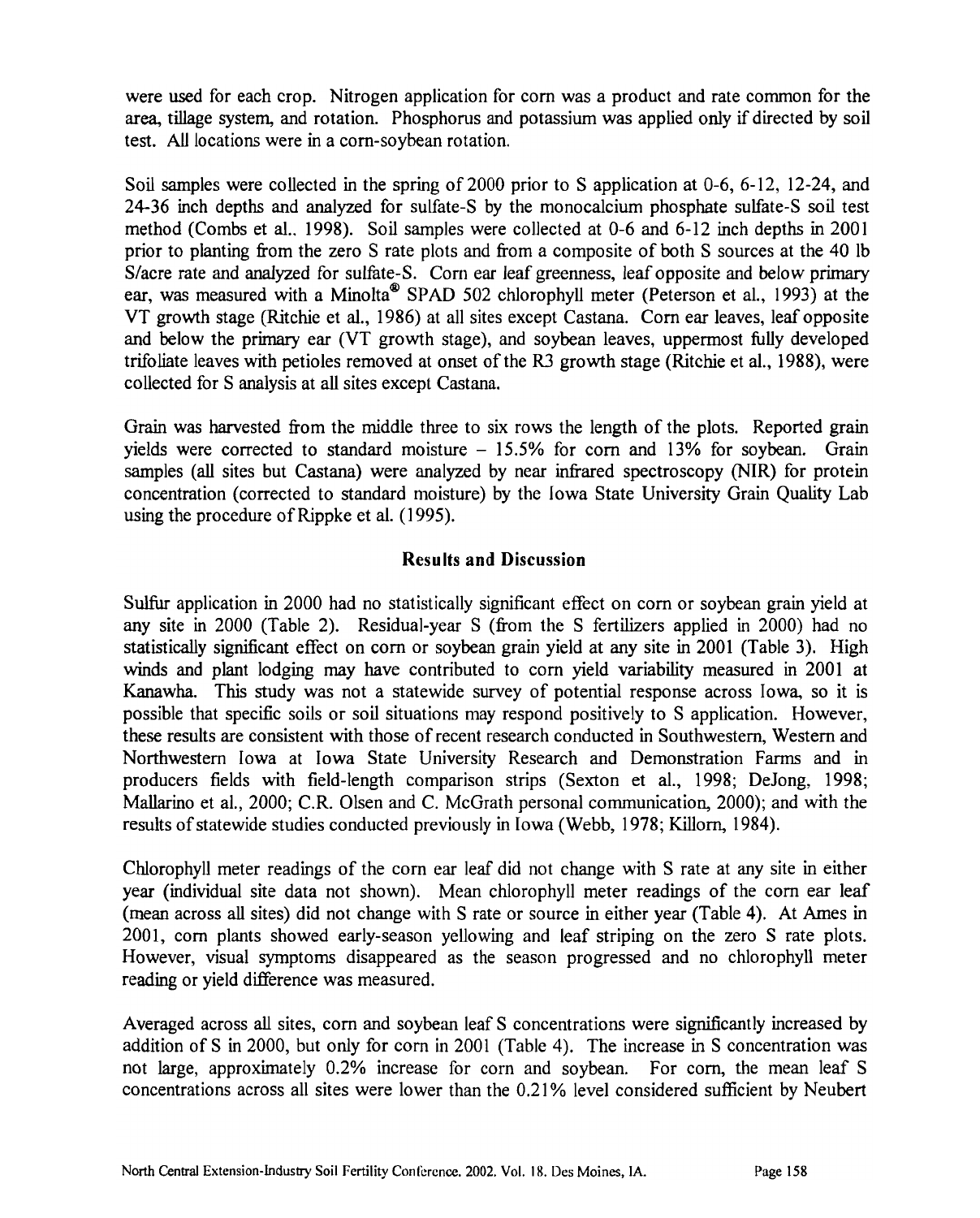et al. (1 969), and at individual sites were above this level only at Ames in 2000 (data not shown). Leaf S concentrations below 0.21%, however, have not always been indicative of S response, for example Reneau and Hawkins (1980) and Stecker et al. (1995). Corn leaf S concentrations were lower in 2001 than 2000 (Table 4). A significant S rate effect on corn leaf S concentration was measured at all sites but Ames and Doon in 2000, and at all sites but Crawfordsville in 2001 (data not shown). The lowest S concentration without applied S was measured at Ames in 2001 (0.14%). The increases in corn leaf S concentration did not translate to an increase in leaf chlorophyll meter readings (leaf greenness) or grain yields. For soybean, the mean leaf S concentrations across all sites were within the sufficiency range of 0.20 - 0.40% reported by Mills and Jones (1996), and were not below this range at any site in either year. Soybean leaf S concentrations were lower in 2001 than 2000 (Table 4). At individual sites, a significant effect due to S rate was only measured at Ames in 2000 (data not shown), with the soybean leaf S concentration at that site increasing fiom 0.23 to 0.28% (control and 40 lb S/acre rate). The increases in soybean leaf S concentration did not translate to an increase in grain yields.

Corn and soybean grain protein was not increased by application of S, either averaged across all sites (Table 4), or at individual sites (data not shown). Protein levels were similar both years.

Soil sulfur concentrations (extractable sulfate-S by the monocalcium phosphate method) in the spring of 2000 were variable between sites and soil depths (Table 5). Sulfate-S concentration increased slightly with depth, although there were differences in this trend between sites. In 2001, similar sulfate-S concentrations were measured (control plots) in the 0-6 inch depth sample as in 2000. Sulfur applied at 40 lb S/acre in 2000 increased sulfate-S concentrations in the spring of 2001 (mean 2.5 ppm increase with 40 lb Sfacre in the 0-6 and 6-12 inch soil depths). An extensive analysis of profile sulfate-S  $(5\text{-foot depth})$  in Iowa soils by Alesii  $(1982)$  indicated a wide range in amount of sulfate-S, with most soils containing large amounts. The samples collected to three feet in this study also indicate a range in sulfate-S, with a trend in amount similar in the same soil associations as measured by Alesii (1982). There was no relationship between the three-foot profile sulfate-S and leaf S concentration or yield response.

Although extractable levels in the 0-6 inch depth at several sites were lower than the reported 10 ppm critical level (Hoefi et al., 1973) each year, there was no response in crop yield. Since no site had a significant yield increase to applied S, neither sites with high nor low sulfate-S concentrations in the top six inches of soil responded to applied S. This illustrates a common occurrence found in S research trials; soils with high sulfate-S concentrations in the top six- to seven-inches of soil indicate no response to applied S, but at the same time soils with low sulfate-S concentrations do not reliably predict a response.

#### **Conclusion**

The lack of corn and soybean grain yield increase to S application was consistent across fertilizer materials, rates, and sites in both years of this study. These results are consistent with multi-year and multi-site field research conducted for 30+ years in Iowa. It appears that combined S supply from soil profle sulfate, atmospheric deposition, crop residue and organic matter mineralization continues to meet crop requirements and will do so in the foreseeable future. Sulfur fertilization is not expected to improve corn and soybean yield across the preponderance of Iowa soils.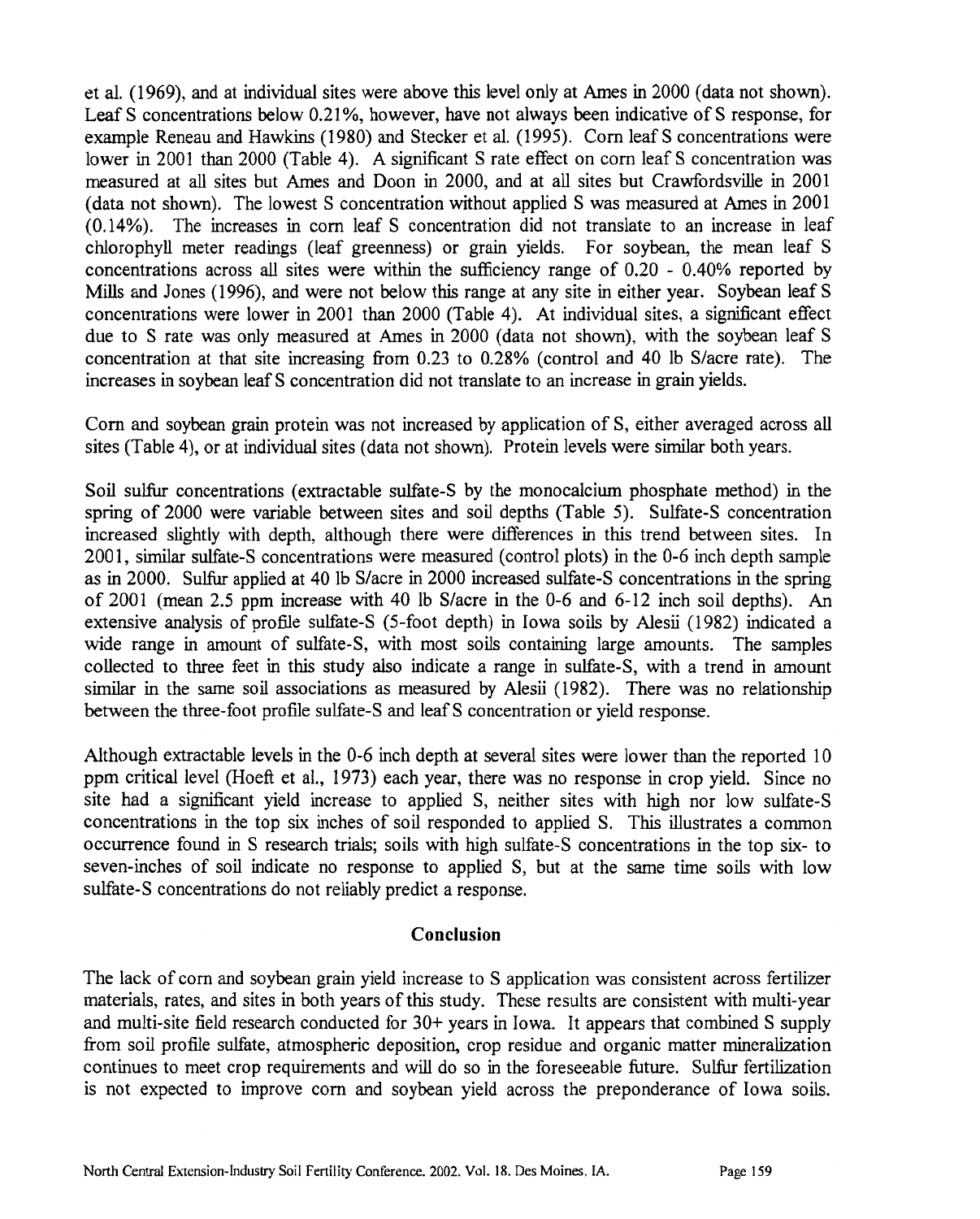Although not a component of this study, manure currently being applied to large crop acreage in Iowa is an important S input and should further lessen the need for S fertilization.

#### Acknowledgments

Appreciation is extended to the ISU Research and Demonstration Farm superintendents and to all of the ISU research and demonstration farm crews for their assistance with this study. Appreciation is also extended to the ISU Grain Quality Laboratory for providing NIR grain quality analyses.

#### **References**

- Alesii, B.A. 1982. How much sulfur is in Iowa soils? Proc.  $34<sup>th</sup>$  Annu. Fert. and Ag Chem. Dealers Conf. Jan. 12-13, Des Moines, IA. Coop. Ext. Pub. CE-1720a. Iowa State Univ., Ames, IA.
- Alway, F.J. 1940. A nutrient element slighted in agricultural research. J. **Am.** Soc. Agron. 32:913-921.
- Combs, S.M, J.L. Denning, and K.D. Frank. 1998. Sulfate-sulfur. p. 35-40. In J.R. Brown (ed.) Recommended Chemical Soil Test Procedures for the North Central Region. N. C. Reg. Res. Pub. No. 221 (Rev.). Missouri Ag. Exp. Sta. SB 1001, Columbia, MO.
- DeJong, J. 1998. SuLfur application to corn trial. p. 3. Western Res. Farm Annu. Prog. Rep. 1998, ISRF98-10. Iowa State Univ., Ames, IA.
- Dunphy, E.J., and J.J. Hanway. 1972. Sulfur supplying power of Iowa soils. Proc. 24<sup>th</sup> Annu. Fert. and Ag Chem. Dealers Conf. Jan 11-12, Des Moines, IA. Coop. Ext. Pub. EC-713s. Iowa State Univ., Ames, IA.
- Hoeft, RG. 1980. Crop response to sulphur in the rnidwest and northeastern U.S. Sulphur **Agri.**   $4:12-15.$
- Hoeft, RG., and L.M. Walsh. 1970. Alfalfa and corn respond to sulfur. Better Crops with Plant Food 2:28-3 1.
- Hoefi, R.G., L.M. Walsh, and D.R. Keeney. 1973. Evaluation of various extractants for available soil sulfur. Soil Sci. Soc. **Am.** Proc. 37:301-404.
- Hoeft, R.G., J.E. Sawyer, R.M. Vanden Heuvel, M.A. Schmitt, and G.S. Brinkman. 1985. Corn response to sulfur on Illinois soils. J. Fert. Issues 2:95-104.
- Killorn, R. 1984. Secondary nutrient and micronutrient requirements in Iowa. Proc. 36<sup>th</sup> Annu. Fert. and Ag Chem. Dealers Conf. Jan 10-11, Des Moines, IA. Coop. Ext. Pub. CE-1981h. Iowa State Univ., Ames, IA.
- Lamond, R.E., M.A. Davied, W.B. Gordon. 1997. Sulphur research in Kansas, U.S.A. Sulphur in Agric. 20: 10- 14.
- Mallarino, A.P., D. Haden, and A. Christensen. 2000. Sulfur fertilization for corn. p. 19-21. Northwest Res. Farm Annu. Prog. Rep. - 1999, ISRF99-29, 3 1. Iowa State Univ., Ames, IA.
- Mills, H.A., and J. B. Jones, Jr. 1996. Plant analysis handbook 11. MicroMacro Publishing, Inc., Atlanta, GA.
- National Atmospheric Deposition Program. 2002. National atmospheric deposition program 2001 annual summary. NADP data report 2002-01. Illinois State Water Survey. Champaign, IL.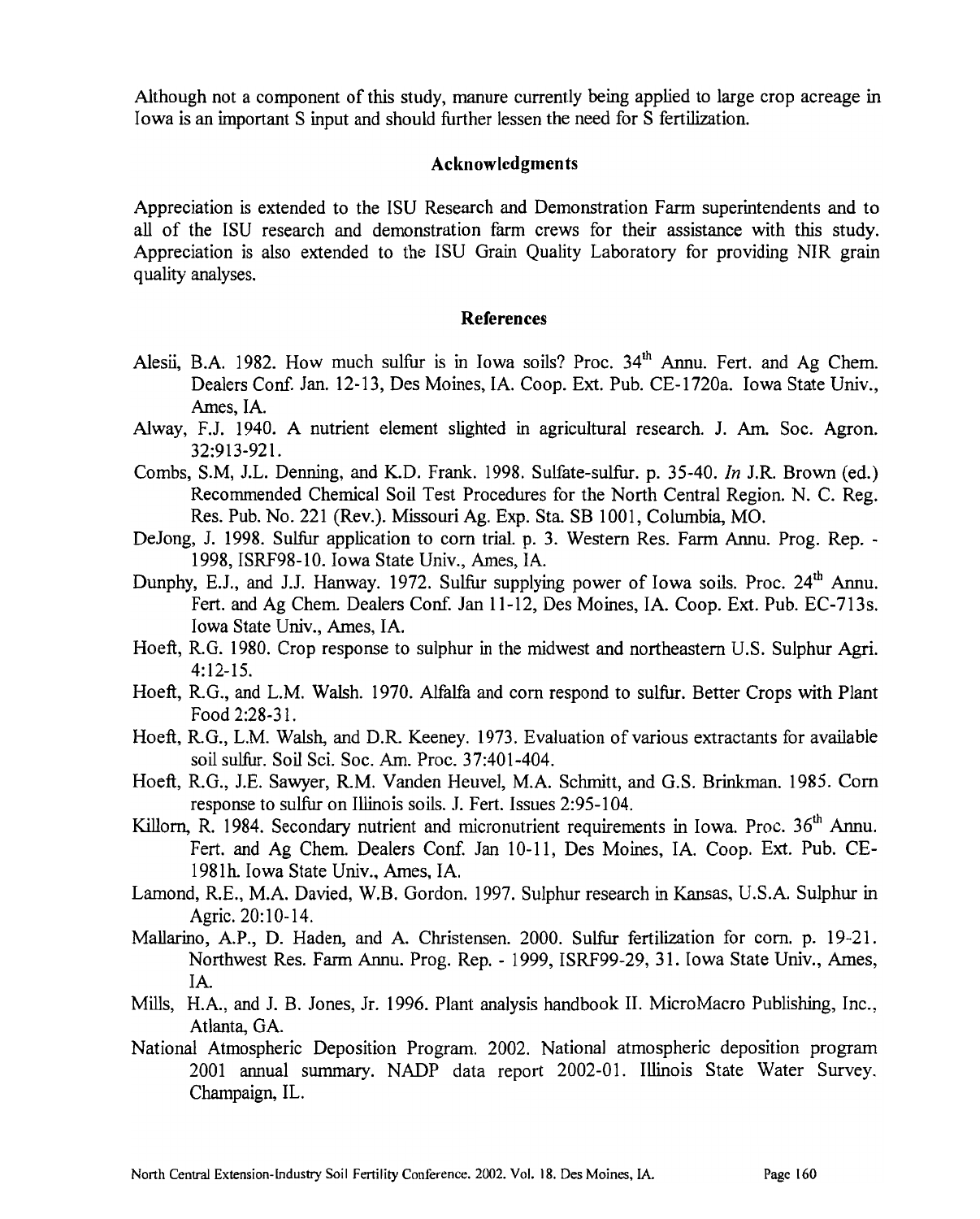- Neubert, P., W. Wrazidlo, N.P. Vielemeyer, I. Hundt, F. Gullrnick, W. Bergmam. 1969. Tabellen zur Pflanzenanalyze-Erste Orientierende Ubersicht. Institutfur Planzenernahrung Jena, Berlin.
- Peterson, T.A., T.M. Blackmer, D.D. Francis, and J.S. Schepers. 1993. Using a chlorophyll meter to improve N management. NebGuide G93-1171-A. Coop. Ext.. Inst. Ag. Nat. Res., Univ. Nebraska. Lincoln, NE.
- Rehm, G.W. 1976. Sulphur response on irrigated corn in Nebraska. Sulphur Inst. J. Fall-Winter. pp. 13-14.
- Reneau, R.B. Jr., and G.W. Hawkins. 1980. Corn and soybeans respond to sulphur in Virginia. Sulphur Agric. **4:7-** 1 1.
- Rippke, G.R., C.L. Hardy. C.R. Hurburgh, Jr., and T.J. Brurnm. 1995. Calibration and field standardization of Tecator Infratec analyzers for corn and soybeans. p. 122-131. In Proc. 7th International Conf. on Near Infrared Spectroscopy, Montreal, Canada, 6-11 Aug. 1995.
- Ritchie, S.W., J.J. Hanway, and G.O. Benson. 1986. How a corn plant develops. Spec. Rep. 48. Rev. ed. Iowa State Coop. Ext. Serv., Ames, IA.
- Ritchie, S.W., J.J. Hanway, H.E. Thompson, and G.O. Benson. 1988. How a soybean plant develops. Rev. ed. Iowa State Coop. Ext. Serv., Ames, IA
- Sexton, P.J., N.C. Paek, and R. Shibles. 1998. Soybean sulfur and nitrogen balance under varying levels of available sulfur. Crop Sci. 38:975-982.
- Stecker, J.A., D.D. Buchholz, and P.W. Tracy. 1995. Fertilizer sulfur effects on corn yield and plant sulfur concentration. J. Prod. Agric. 8:61-65.
- Tabatabai, M.A., and J.M. Laflen. 1976. Nitrogen and sulfur content and pH of precipitation in Iowa. J. Environ. Qual. 5: 108- 1 12.
- Thorup, R.M., and D.G. Leitch. 1975. Corn response to S in Iowa. Sulphur Inst. J. Spring, p. 5.
- Webb. J. 1978. The sulfur situation in Iowa. Proc. 30<sup>th</sup> Ann. Fert. and Ag Chem. Dealers Conf. Jan 10-1 1, Des Moines, IA. Coop. Ext. Pub. EC-1270q. Iowa State Univ., Ames. IA.
- Widdowson, J.P., and J.J. Hanway. 1974. Available-sulfur status of some representative Iowa soils. Agric. Home Econ. Exp. Sta. Bull.. Iowa State Univ. 579:713-736.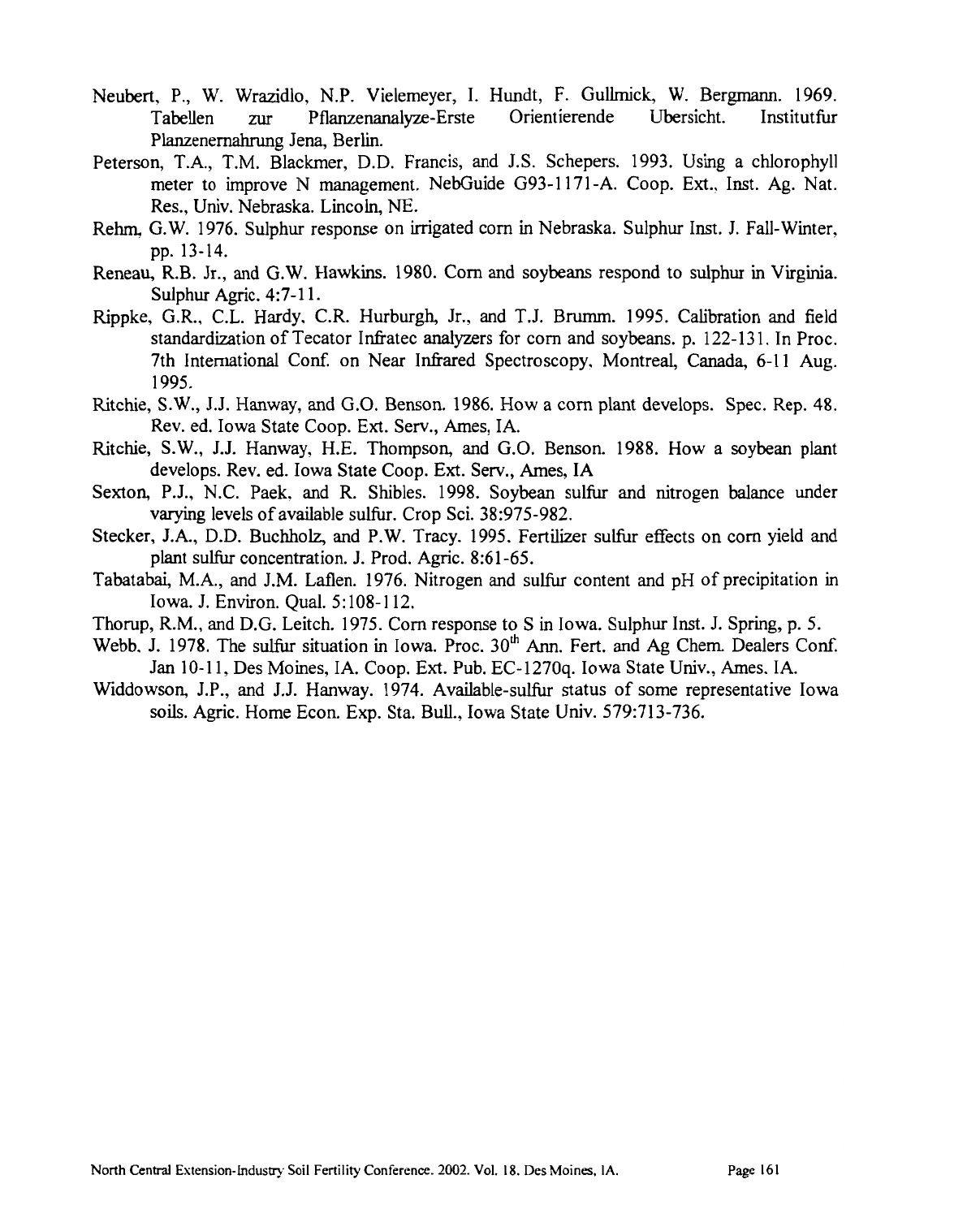| Table 1. Site characteristics. |               |                            |               |                             |  |  |  |  |  |  |  |
|--------------------------------|---------------|----------------------------|---------------|-----------------------------|--|--|--|--|--|--|--|
|                                | General       |                            | Soil Organic  |                             |  |  |  |  |  |  |  |
| Site                           | Location      | Soil Name                  | Matter        | Tillage System              |  |  |  |  |  |  |  |
|                                |               |                            | $\frac{0}{2}$ |                             |  |  |  |  |  |  |  |
| Ames                           | Central       | Clarion I; Nicollet I      | 4.0           | Chisel/Disk/Field Cultivate |  |  |  |  |  |  |  |
| Atlantic                       | Southwest     | Marshall sicl              | 3.7           | No-Till                     |  |  |  |  |  |  |  |
| Crawfordsville                 | Southeast     | Taintor sicl; Mahaska sicl | 5.0           | Chisel/Disk/Field Cultivate |  |  |  |  |  |  |  |
| Doon                           | Northwest     | Moody sicl                 | 4.1           | Chisel/Disk/Field Cultivate |  |  |  |  |  |  |  |
| Kanawha                        | North Central | Canisteo cl; Nicollet l    | 6.7           | Chisel/Disk/Field Cultivate |  |  |  |  |  |  |  |
| Castana                        | Western       | Monona sil                 | 3.3           | No-Till                     |  |  |  |  |  |  |  |

Table 2. Effect of sulfur source and rate on corn and soybean grain yield, 2000.

|           | Ames                   |               |           | Atlantic |      | Crawfordsville |           | Doon      | Kanawha |      | Castana   |     |
|-----------|------------------------|---------------|-----------|----------|------|----------------|-----------|-----------|---------|------|-----------|-----|
| S Rate    | $\text{CaS}^{\dagger}$ | $S^{\dagger}$ | $\cos$    | S        | Cas  | S              | CaS       | S         | CaS     | S    | $\cos$    | S   |
| lb S/acre |                        |               |           |          |      |                | - bu/acre |           |         |      |           |     |
| Com       |                        |               |           |          |      |                |           |           |         |      |           |     |
| $\bf{0}$  | 175                    | 179           | 150       | 150      | 172  | 158            | 154       | 144       | 159     | 159  | 159       | 163 |
| 10        | 180                    | 174           | 146       | 150      | 157  | 167            | 143       | 148       | 161     | 156  | 160       | 161 |
| 20        | 174                    | 176           | 152       | 152      | 170  | 164            | 142       | 143       | 156     | 160  | 155       | 156 |
| 40        | 177                    | 175           | 147       | 149      | 151  | 161            | 144       | 147       | 163     | 162  | 163       | 163 |
|           | NS <sup>2</sup>        |               | <b>NS</b> |          | NS   |                | <b>NS</b> |           | NS      |      | <b>NS</b> |     |
| Sovbean   |                        |               |           |          |      |                |           |           |         |      |           |     |
| 0         | 53.8                   | 54.2          | 47.5      | 46.6     | 51.4 | 52.3           | 43.5      | 43.1      | 52.5    | 52.7 |           |     |
| 10        | 53.9                   | 53.4          | 46.3      | 48.5     | 51.2 | 49.7           | 42.4      | 42.6      | 51.7    | 52.6 | ---       | --- |
| 20        | 52.8                   | 55.0          | 46.3      | 45.5     | 50.0 | 50.2           | 39.9      | 44.3      | 53.1    | 53.1 | ---       | --- |
| 40        | 50.4                   | 54.5          | 46.4      | 47.4     | 51.0 | 49.5           | 42.3      | 43.8      | 53.1    | 51.7 |           |     |
|           | NS                     |               | NS        |          |      | <b>NS</b>      |           | <b>NS</b> | NS      |      | ---       |     |

 $\overline{C}$  CaS = calcium sulfate: S = elemental sulfur. Sulfur fertilizers applied spring 2000.

<sup> $\div$ </sup> No significant effect due to S rate, source, or interaction ( $P \le 0.05$ ).

Table 3. Effect of sulfur source and rate on corn and soybean grain yield, 2001.

|           |                        | <b>DE DUITEL JOULED</b><br>Ames |        | Atlantic | and rate on corn and so jocan gram jiera, 2007. | Crawfordsville    |      | Doon |      | Kanawha |           | Castana |
|-----------|------------------------|---------------------------------|--------|----------|-------------------------------------------------|-------------------|------|------|------|---------|-----------|---------|
| S Rate    | $\text{CaS}^{\dagger}$ | $S^{\dagger}$                   | $\cos$ | S        | CaS                                             | S                 | CaS  | S    | CaS  | S       | CaS       | S       |
| lb S/acre |                        |                                 |        |          |                                                 | $- - -$ bu/acre - |      |      |      |         |           |         |
| Corn      |                        |                                 |        |          |                                                 |                   |      |      |      |         |           |         |
| 0         | 159                    | 159                             | 147    | 147      | 118                                             | 111               | 145  | 142  | 164  | 173     |           |         |
| 10        | 154                    | 156                             | 145    | 152      | 110                                             | 109               | 138  | 141  | 169  | 177     | --        |         |
| 20        | 158                    | 164                             | 148    | 147      | 113                                             | 117               | 141  | 138  | 175  | 177     | --        | --      |
| 40        | 155                    | 153                             | 147    | 147      | 118                                             | 108               | 143  | 144  | 180  | 166     | --        |         |
|           | NS <sup>2</sup>        |                                 | NS     |          |                                                 | NS                |      | NS   | NS   |         | --        |         |
| Sovbean   |                        |                                 |        |          |                                                 |                   |      |      |      |         |           |         |
| $\bf{0}$  | 40.3                   | 41.1                            | 46.7   | 43.9     | 54.8                                            | 54.5              | 44.8 | 44.2 | 53.5 | 53.7    | 44.3      | 43.0    |
| 10        | 43.3                   | 40.2                            | 44.7   | 45.0     | 54.7                                            | 54.5              | 43.2 | 43.4 | 52.6 | 52.3    | 44.5      | 46.5    |
| 20        | 39.4                   | 41.1                            | 45.5   | 46.5     | 56.5                                            | 57.1              | 42.3 | 43.6 | 51.4 | 52.7    | 42.5      | 47.3    |
| 40        | 39.4                   | 39.5                            | 45.8   | 46.4     | 54.3                                            | 54.2              | 40.9 | 44.6 | 51.8 | 52.3    | 44.0      | 40.3    |
|           |                        | NS                              | NS     |          |                                                 | <b>NS</b>         | NS   |      | NS   |         | <b>NS</b> |         |

 $\overline{C}$  CaS = calcium sulfate; S = elemental sulfur. Sulfur fertilizers applied spring 2000.

 $\dot{\phi}$  No significant effect due to S rate, source, or interaction (P  $\leq$  0.05).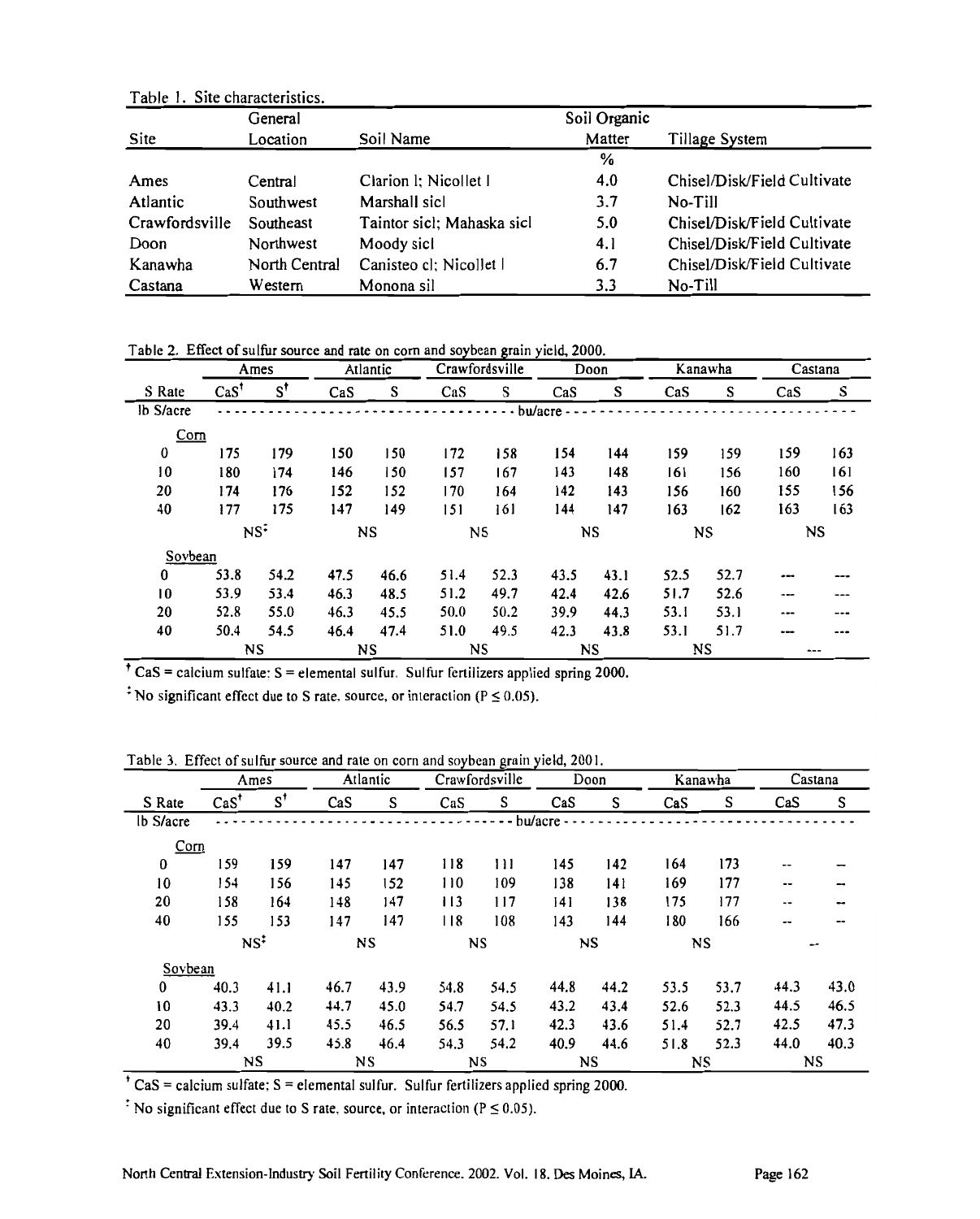|           |                        |                  |     | Com           |                | Soybean          |     |               |      |                 |      |        |      |               |  |
|-----------|------------------------|------------------|-----|---------------|----------------|------------------|-----|---------------|------|-----------------|------|--------|------|---------------|--|
|           |                        |                  |     | Chlorophyll   |                |                  |     |               |      |                 |      |        |      |               |  |
|           |                        | Grain Yield      |     | Meter Reading |                | Leaf S           |     | Grain Protein |      | Grain Yield     |      | Leaf S |      | Grain Protein |  |
| S Rate    | $\text{CaS}^{\dagger}$ | s'               | CaS | S             | $\mathbf{CaS}$ | S                |     | S             | CaS  | s               | Cs   | S      | Cas  | S             |  |
| lb S/acre |                        | bu/acre          |     |               |                | %                | %   |               |      | bu/acre         | %    |        | $\%$ |               |  |
| 2000      |                        |                  |     |               |                |                  |     |               |      |                 |      |        |      |               |  |
| 0         | 162                    | 159              | 60  | 60            | 0.18           | 0.18             | 8.0 | 8.0           | 50.0 | 50.1            | 0.26 | 0.27   | 35.5 | 35.7          |  |
| 10        | 158                    | 160              | 60  | 60            | 0.19           | 0.18             | 7.9 | 8.1           | 49.3 | 49.6            | 0.27 | 0.26   | 35.6 | 35.4          |  |
| 20        | 158                    | 159              | 60  | 60            | 0.19           | 0.18             | 8.0 | 8.0           | 48.9 | 49.7            | 0.28 | 0.28   | 35.5 | 35.6          |  |
| 40        | 158                    | 159              | 60  | 60            | 0.20           | 0.20             | 8.0 | 8.0           | 49.0 | 49.6            | 0.29 | 0.27   | 35.4 | 35.5          |  |
|           |                        | NS‡<br><b>NS</b> |     | ss'           |                | NS               |     | <b>NS</b>     |      | SS <sup>1</sup> |      | NS     |      |               |  |
| 2001      |                        |                  |     |               |                |                  |     |               |      |                 |      |        |      |               |  |
| 0         | 147                    | 146              | 62  | 62            | 0.15           | 0.15             | 8.0 | 8.1           | 48.0 | 47.8            | 0.25 | 0.25   | 35.4 | 35.3          |  |
| 10        | 143                    | 147              | 62  | 62            | 0.16           | 0.15             | 8.1 | 8.2           | 48.1 | 47.6            | 0.25 | 0.25   | 35.3 | 35.3          |  |
| 20        | 147                    | 149              | 61  | 62            | 0.17           | 0.17             | 8.1 | 8.1           | 47.0 | 48.5            | 0.24 | 0.25   | 35.2 | 35.5          |  |
| 40        | 149                    | 144              | 62  | 61            | 0.17           | 0.17             | 8.1 | 8.1           | 46.6 | 46.9            | 0.24 | 0.26   | 35.1 | 35.2          |  |
|           |                        | NS               |     | NS            |                | SS <sup>\$</sup> |     | NS            | NS   |                 | NS   |        | NS   |               |  |

Table 4. Effect of sulfur source and rate. mean across all sites in 2000 and 2001.

<sup>t</sup> CaS = calcium sulfate; S = elemental sulfur. Sulfur fertilizers applied spring 2000.<br>
No significant effect due to S rate, source, or interaction ( $P \le 0.05$ ).<br>
<sup>§</sup> Significant mean effect due to S rate ( $P \le 0.05$ ).

'Significant S rate **x** source interaction (P **5** 0.05).

Table *5.* Extractable S concentration by the monocalcium phosphate sulfate-S soil test method, spring 2000 and 2001.

| Sample            | Ames |                | Atlantic |    | Crawfordsville |     | Doon |    | Kanawha |    | Castana |    |
|-------------------|------|----------------|----------|----|----------------|-----|------|----|---------|----|---------|----|
| Depth             | Crn  | $Sb^{\dagger}$ | Crn      | Sb | Cm             | Sb  | Crn  | Sb | Cm      | Sb | Crn     | Sb |
| inches            |      |                |          |    |                | ppm |      |    |         |    |         |    |
| $2000^{\ddagger}$ |      |                |          |    |                |     |      |    |         |    |         |    |
| $0 - 6$           | 9    | 5              | 8        | 11 | 6              |     | 2    | 4  |         |    |         |    |
| $6 - 12$          | 6    | 6              | 11       | 5  | 2              |     | 2    | 4  |         |    |         |    |
| $12 - 24$         | 9    | 5              |          | 7  | 2              | 5   | 8    | 7  | 10      | 15 |         |    |
| 24-36             | 13   | 11             | 7        | 10 | 3              | 2   | --   |    | 9       | 10 | 4       |    |
| $2001^6$          |      |                |          |    |                |     |      |    |         |    |         |    |
| 0 lb S/acre       |      |                |          |    |                |     |      |    |         |    |         |    |
| $0 - 6$           | 10   | 10             | 8        | 12 | 3              | 8   | 2    | 3  | 8       | 6  |         |    |
| $6 - 12$          | 5    | 9              |          | 4  | 6              | 3   | 2    | 3  | 12      | 7  | -       | O  |
| 40 lb S/acre      |      |                |          |    |                |     |      |    |         |    |         |    |
| $0 - 6$           | 15   | 14             | 18       | 14 | 6              | 6   | 2    | 6  | 9       |    |         |    |
| $6 - 12$          | 9    | 11             | 4        | 5  | 3              | 10  | 7    | 10 | 13      | 6  | --      |    |

 $\overline{C}$  Cm = Corn grown in 2000: Sb = Soybean grown in 2000. Crops rotated in 2001.

: Soil sampled before sulfur application, spring 2000.

Composite sample from both S sources, spring 2001.